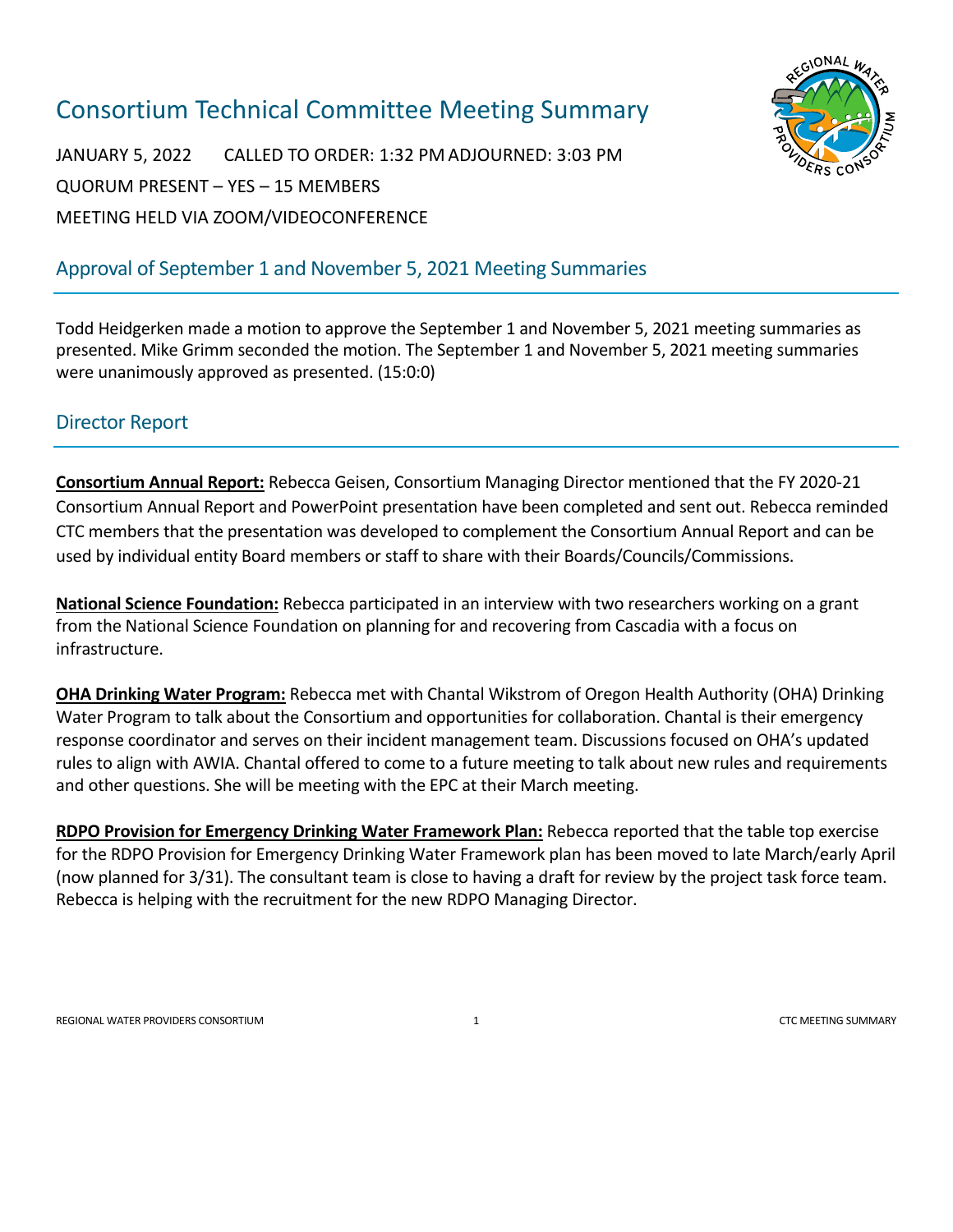**Consortium IGA and Bylaws:** Rebecca along with Consortium staff will be working to update the Consortium IGA and Bylaws over the next year. The IGA and Bylaws were last updated in 2005. Draft changes/revisions will be brought to the CTC for their consideration and feedback.

**Fuel Planning Exercise:** Rebecca is serving on an advisory committee for a regional RDPO fuel planning table top exercise to ensure that water and public works are represented. Rebecca noted she may call on CTC members or their staff as information is needed.

**AWWA PNWS Conference:** Rebecca will be presenting on the Consortium's regional coordination activities/programs at the AWWA PNWS Conference in April.

**After Action Tabletop Debrief:** Rebecca noted that the After Action Tabletop debrief went very well. Over 40 people participated. Rebecca is working on compiling the notes and will send out a summary of lessons learned. An overarching theme was that everyone had a shared experience in dealing with the pandemic and other emergencies and the stress that went along with it.

#### Program Updates

Bonny Cushman, Consortium Program Coordinator reported that work continues on the UASI funded how-to video translation project. Listening sessions were held with community members to get feedback on the topics, what they anticipate might be barriers for their community to do the preparedness work, and input on how to best get the videos out to the community once they are completed. Video production will begin in late February/early March and it is anticipated that the videos will be available in fall 2022. Media partner KUNP onair newscasters will be the spokespeople in the Spanish version of the how-to-videos.

Consortium staff worked with several members of the Water Communicators Network to put together some evergreen (relevant year-round) messaging that highlights how water providers work together to make infrastructure and the region more resilient to emergencies. The effort was in response to the Board's request to highlight the water providers' successes of meeting water needs during the February 2021 winter storm. The group developed a news release and social media content with plans to pitch the content to the media during a future winter storm event.

The Consortium Water Communicators Network conducted an accessibility survey for Consortium members to gather information on what members are currently doing for accessibility in their messaging or at meetings/events, i.e., translation of materials – which pieces in what languages, use of ASL translators, use of language lines, etc. The goal of the survey is to identify gaps, share resources and best management practices and to identify presentation topics for future Water Communicator meetings that would help to increase the base knowledge of practitioners throughout the region on how to conduct more accessible communications.

Bonny mentioned that Steve Carper from TVWD asked if there was interest in doing a survey of Consortium members to see where entities are on the Advanced Metering Infrastructure (AMI) continuum, which members are considering AMI, who has already implemented, etc. and are there opportunities to share information and partner. CTC members were supportive and interested in developing the survey and sharing results. It was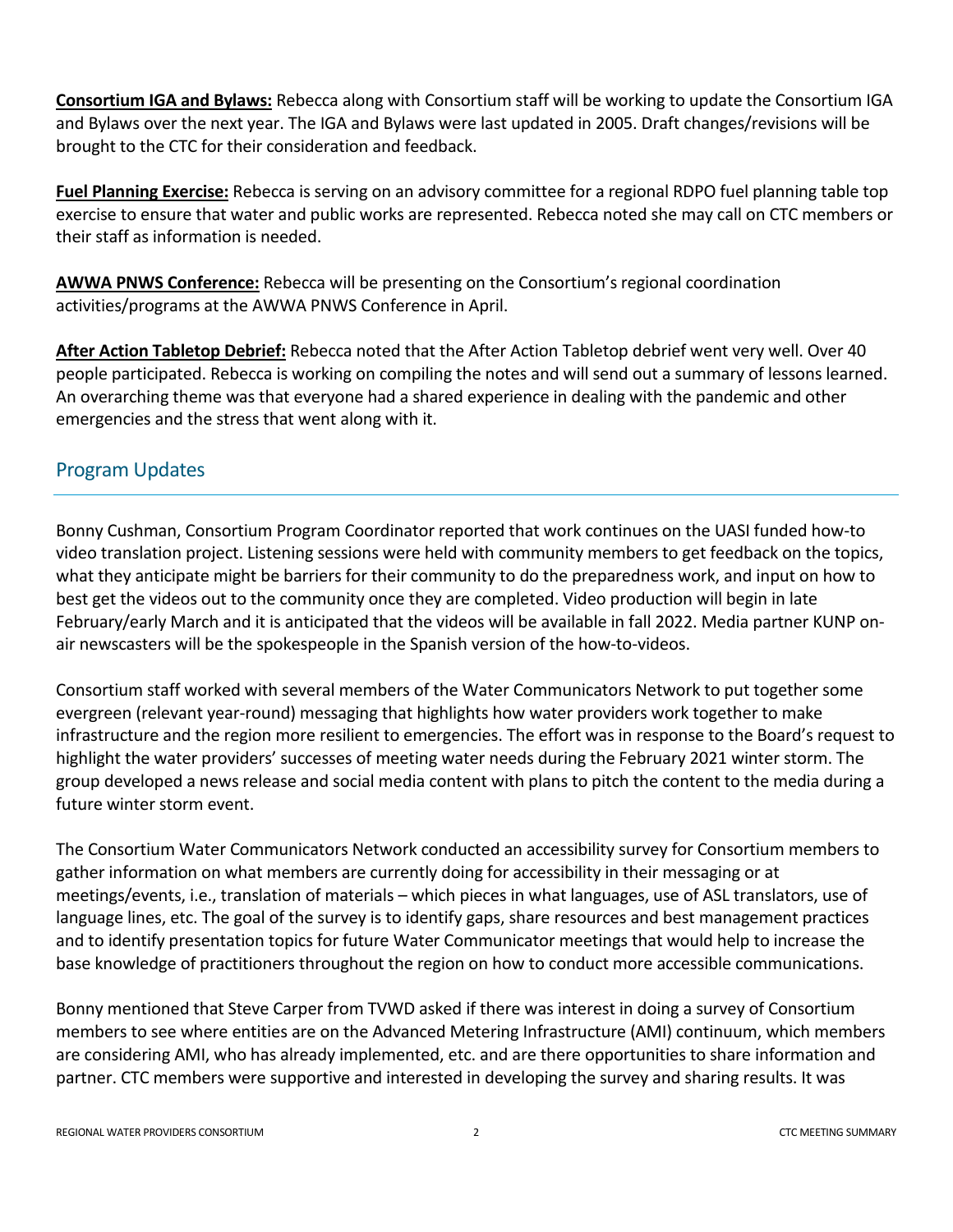determined that a stand-alone, specific AMI survey would work better than trying to combine it with the annual rate survey that typically goes out in February as these two items would likely be filled out by different entity representatives.

Consortium staff is developing new member toolkits for 2022. February's toolkit will highlight National Engineers Week. The March toolkit will coincide with Fix a Leak Week and feature the Junior Leak Detective print pieces and promotion.

#### FY 2022-23 Consortium Budget and Work Plan

Rebecca advised that since the September CTC meeting and October Board meeting, Consortium Staff refined the FY 2202-23 budget and work plan. The Board was supportive of the budget priorities shared by staff and trying to keep the dues increase around 5%. Rebecca noted that since the CTC last met, the City of Portland has provided staffing costs for the fiscal year which were a bit higher than expected due to an anticipated 5% COLA and full merit increases for staff, about 9% in total. Rebecca reminded CTC members that the last few years staffing costs have been relatively flat due to mandatory furloughs, and deferred merit increases and COLA. However, Mayor Wheeler is still building the City of Portland's budget and as we learned from last year, COLAs and merit increases can change up until June. Rebecca reviewed the FY 2022-23 proposed budget and work plan which includes funding for the priorities identified in the September CTC meeting and supported by the Board:

- \$1,679 PSU work and updated forecast with 2020 Census data (19,385 total)
- \$10,000 Digital Campaign (\$20,000 total)
- \$2,000 Translation services (new)
- \$15,000 Drinking Water Advisory Tool: Accessibility review (screen reader compatible) and making available in multiple languages (new)

To offset staffing costs, reductions were made to materials and services (-\$4,000), the contingency was reduced (-\$5,000) and funds were reduced for exercises and training (-\$3,000). With those changes, the Consortium's dues-based for the FY 2022-23 budget would be \$986,329 which is a 5.8% increase from this year. If these cuts were not made, the dues increase would be approximately 7%. Staff refocused the workplan on the strategic priorities that were reflected in the October Board meeting.

CTC members discussed the budget and work plan proposal. It was the consensus of the CTC to stay within the approximate 5% dues increase range. It was noted that a 5% increase is likely going to be more acceptable to the Board especially with individual members facing their own potential staffing cost increases. Rebecca advised that both options can be presented to the Executive Committee as well at their meeting next week.

#### February Consortium Board Draft Meeting Agenda

Rebecca reviewed the February Consortium Board draft meeting agenda. Agenda items included approval of minutes, director's report, program updates, budget and work plan approval, and a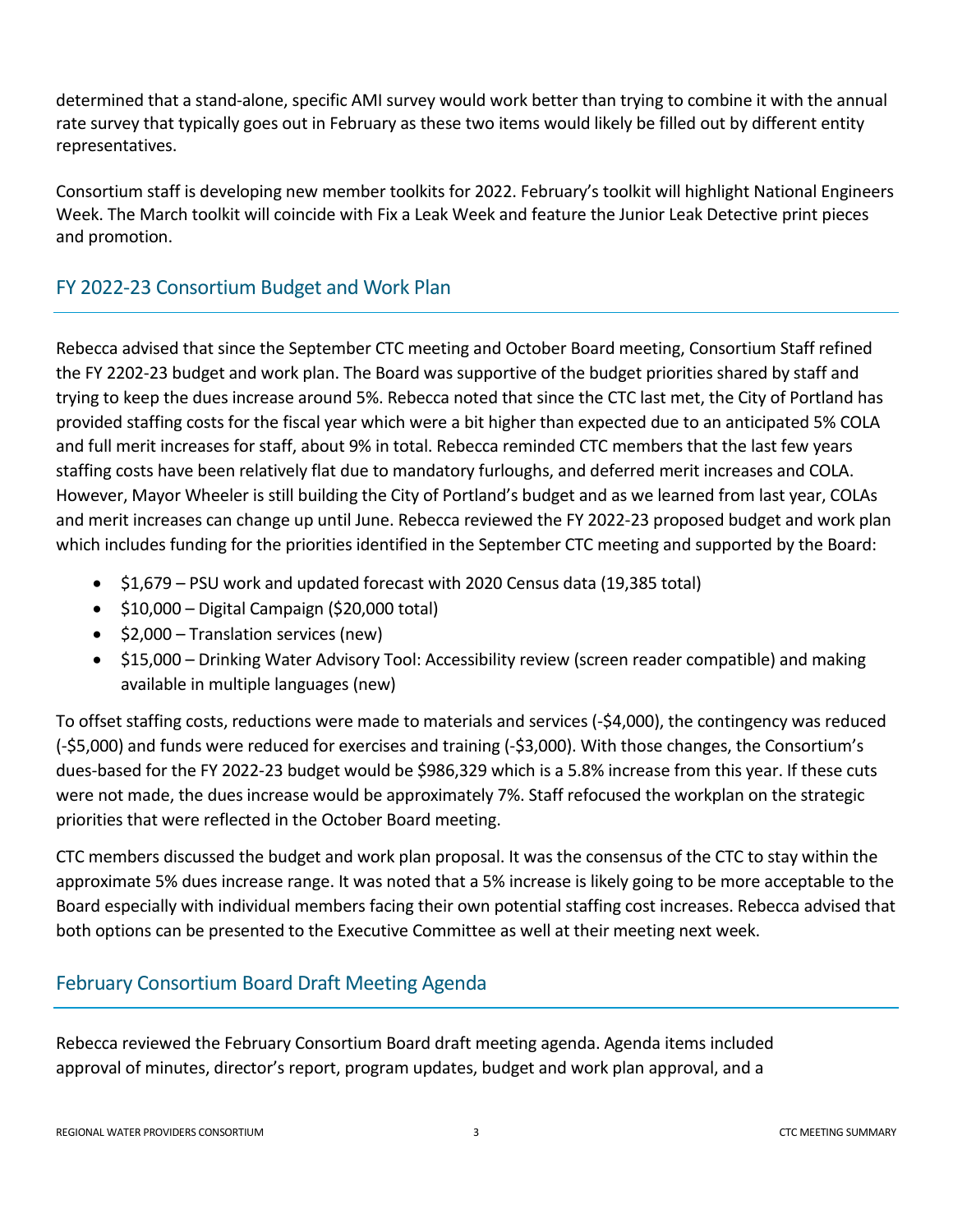presentation from Andrew Phelps, Director of the Office of Oregon Emergency Management (OEM). Rebecca asked for feedback on questions for Director Phelps.

CTC members brainstormed questions for Director Phelps including:

- How to improve communications; what steps can be taken to work better together moving forward?
- What kind of support can/should water providers expect from OEM?
- What services are they available for and what water providers should/will need to handle on their own?
- Better understanding of their services in general.
- What can water providers do as an organization to help OEM meeting their goals? How can water providers be better partners to OEM?
- What is the new organizational structure of OEM?

Rebecca asked CTC members to send any additional questions/feedback to her.

### FY 2021-22 Program Adjustments

Bonny updated CTC members on recommendations for program adjustments for the current fiscal year. Adjustments have been made to programs to pivot with the on-going pandemic.

Schools have begun to reach out to the Consortium's school assembly program vendor, Mad Science with interest in bringing back assembly programs. The number of students per show would be reduced and not all districts/schools are interested. Bonny inquired whether or not the Consortium should offer these shows even though fewer students would be attending and not all water provider school districts are back to having outside agencies come in to perform at this time. Or should the Consortium wait until perhaps next school year when things may be more opened up in all schools/areas. It was the consensus of the CTC to offer an assembly show to those schools that are interested this year. For those water provider area schools that don't get a show this year, they would then get two shows next year.

The Children's Clean Water Festival will again be virtual this year. Since the virtual curriculum and website has already been developed, the Consortium's \$3,000 sponsorship contribution in this year's budget will be shifted to help fund the how-to-video project.

Due to the pandemic, the Consortium has not been able to participate in events and workshops. \$4,000 from that budget line item has been moved to digital outreach, i.e., Facebook, YouTube, Instagram where people have been spending most of their time during the pandemic.

Funds earmarked for the Spanish Intern position has been put on hold until fall 2022 to coincide with launch of the multi-lingual how-to-videos. Staff is recommending carrying these funds over to next fiscal year. The Board will be asked to approve a resolution to do so at their June meeting.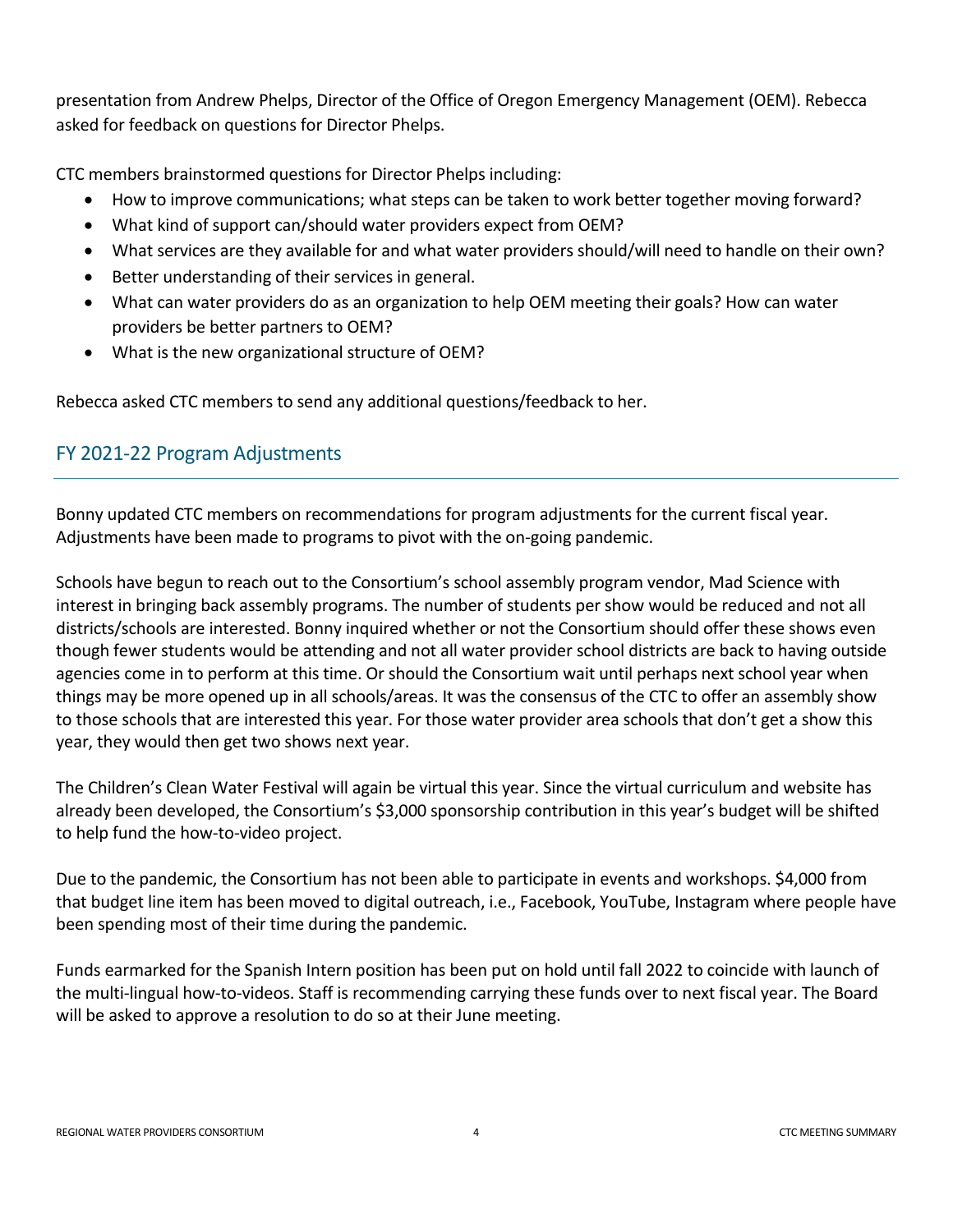Bonny noted that she is anticipating that the funds for printing and conservation devices will not be fully expended this year and recommends using some of these funds to review current print pieces translations, so they are culturally correct.

CTC members supported the FY 2021-22 program adjustment recommendations as outlined by Bonny.